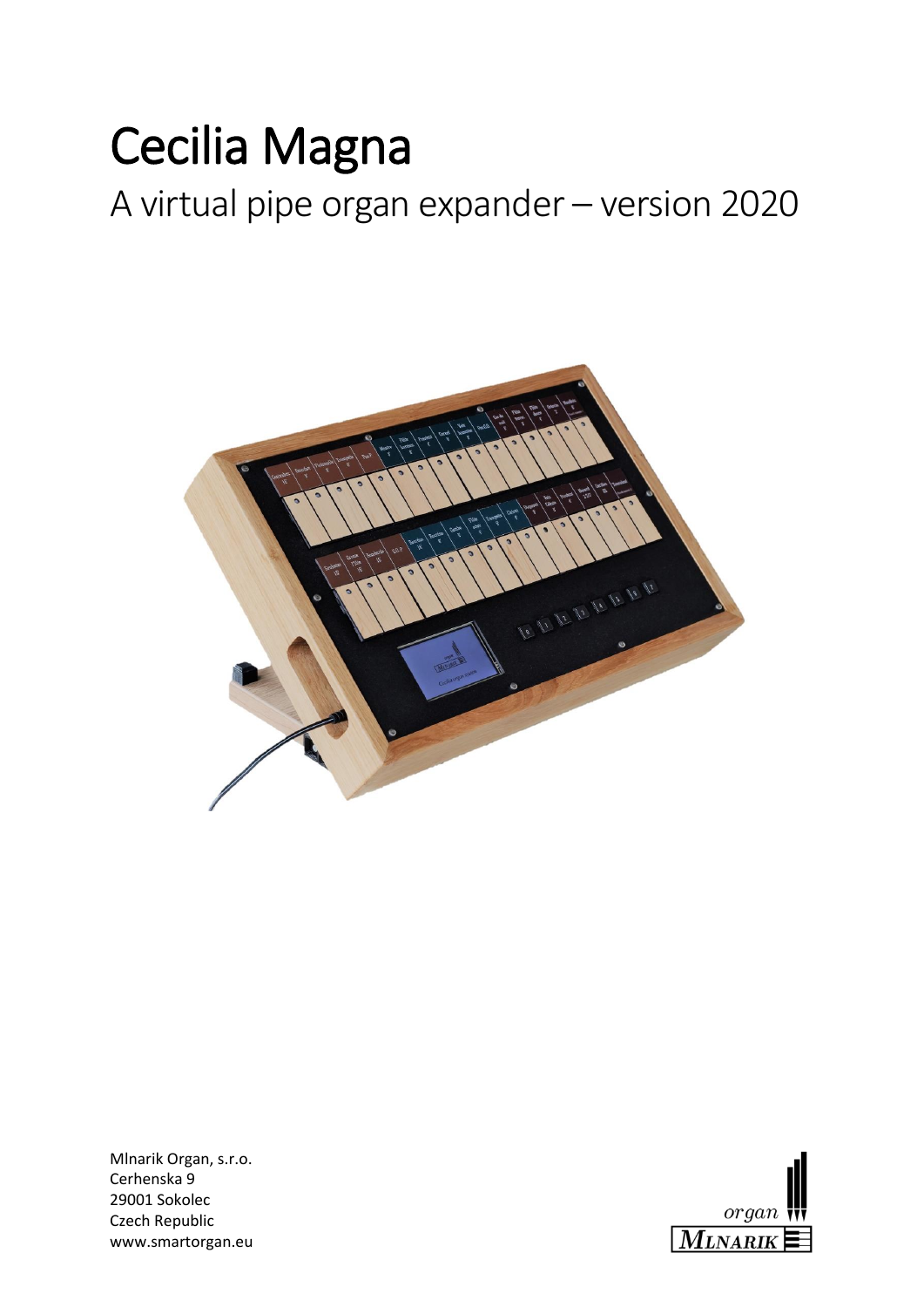# !!! Changes in comparison with Cecilia Magna 2019 !!!

Newer version of the module contains new "*AEOS2*" firmware with many positive changes, such as:

- Configurable switches (layout of the switches is not fixed by the sample-set).
- Enhanced MIDI learning function, filtering unwanted MIDI events (enhanced compatibility with third-party MIDI consoles).
- Enhanced reverb model.
- Volume setting of individual pipes is possible now.
- Advanced original "*Pipe coupling*" model for better organ sound.
- Enhanced tremulant model. A tremulant is also now available for all divisions.
- An expression is also available in all divisions.
- Stop crescendo is capable of being programmed.
- Programable pre-sets (fixed stop combinations like *Tutti, PP, mf*…).
- Automatic stops and couplers (bass and melody coupler, pianopedal).
- System backup by using your own USB pen drive.
- Possibility to use pure MONO samples for better latency, performance and short boot time.

#### **An updated system is available on request for all owners of** *Cecilia Magna* **2019.**

## **Description**

*Cecilia Magna*: a universal MIDI organ expander module (hereinafter "*organ expander*"); The organ expander employs sound samples, recorded from real pipe organs, in order to achieve a real and authentic sound. Number of stops and their distribution into pipes differs according to a given sampleset and how it is loaded into the organ expander. *Cecilia Magna* organ expander is supplied as a compact unit that is equipped with 32 illuminated stop tabs. Individual stop tabs work in different manner defined by a given particular sample-set.

Individual sample-sets can be changed using a dedicated external pen drive (USB stick). Stop labels can be changed very easily – by changing magnetic strips above the stop tabs. The magnetic labels are supplied together with the particular sample-set system pen drive. You are also free to make your own labels using C-profile magnetic trails.

All organ functions and control elements (stops, enclosures, memories, tremulants, etc.) can be controlled by using MIDI messages. These MIDI messages can be set easily and conveniently by a user via the organ expander allocated touch screen.

The organ expander employs highly stable proprietary software (*Linux-based*) which provides rapid sample-set data loading, as well as data memory retention of various operating switch-off parameters definable by a user. Moreover, the MIDI organ expander exhibits a low power dissipation of, usually, less than 10 Watts, once it operates.

#### **Technical parameters:**

- Dimensions: 400x270x80 mm.
- Weight: 4 kg.
- Supply: DC 9-19  $V/1$  A.
- Extra galvanic isolation is utilized.
- Input MIDI IN: USB.
- 16bit/44100 Hz-sample-rate audio card is utilized.
- Audio output: stereo JACK 6.3.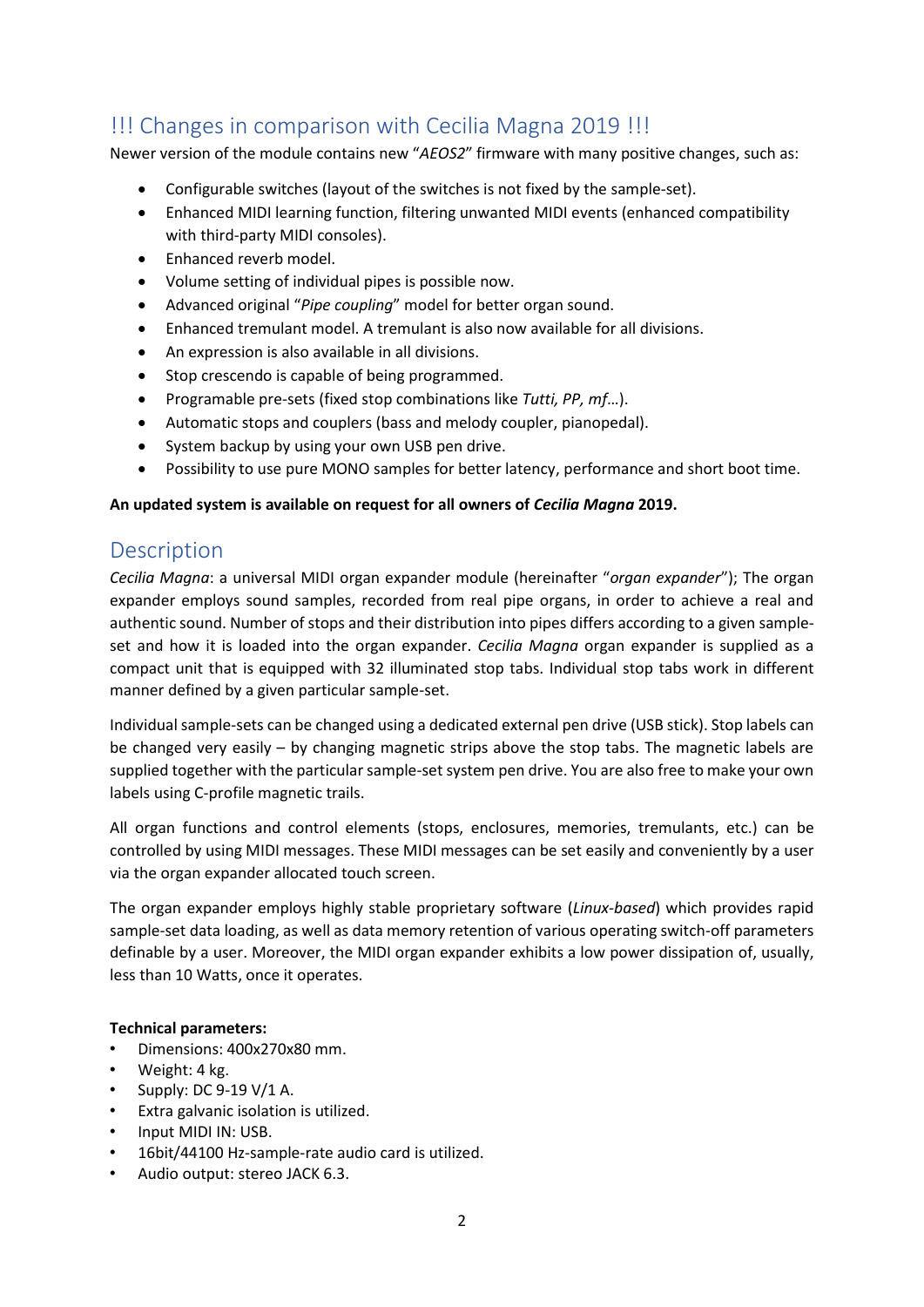- Polyphony: 600 parallel samples (sample-set dependent).
- Latency: <15 ms.
- Core firmware is saved on a read-only partition of the solid-state disc (SSD) card of the organ expander, thereby enabling the organ expander to be resistant to an incorrect power connection or an abrupt power disconnection (e. g. it can be encountered when the organ expander is incorporated into OEM digital organs). The software "*Power down*" is needed only when you change some properties, in order to be correctly saved for the next time.

#### **Sample-set dependent properties:**

- A sampled attack and also a release of a given pipe.
- Length of sample sustain: usually in a range of 4 to 7 seconds.
- Individual release samples for long tones, and staccato for dry samples, in order to achieve enhanced and real sound.
- Multiple overlapping of new pipe attack with the release sample of the same tone, in order to achieve enhanced and real sound.

#### **Module functions:**

- Stereo audio output total loudness/ volume setting; individual registers setting, and also individual pipes relative loudness/ volume.
- Maximum loudness/ volume limitation is safe (i.e. a limiting attenuation is automatically applied if a maximum dynamic range of the organ expander is likely to be exceeded, thereby avoiding signal clipping–effects, such as clipping in audio power amplifiers coupled to the organ expander).
- True tone height (pitch shift) setting is continually adjustable (+/- one semitone adjustment range).
- Transposition (+/-12 semitone adjustment range).
- Three types of tuning: equal, ¼ coma middle tone, young well-tempered tuning.
- Adjustable enhanced reverb model: there is an option available to use samples without naturally sampled release (i.e. dry samples); this allows external reverb modules to be employed, if desired.
- "Random tuning" an arbitrary pitch deviation of virtual pipes setting from their nominal values. It gives a more authentic sound, especially on a "whole organ" to provide a dense lush chorus of sound. During the switch on of the organ expander, the distribution of such deviations in each sample-set change randomly within the given adjustable tolerance limits, thereby it provides variety occurring would occur in a true pipe organ as humidity and temperature change.
- "Pipe coupling" function: this is a unique and original approach only in our organ system. Every pipe is randomly pitch-shifted before every attack. After given time, this deviation disappears and pipes are "coupled" together. The effect is stronger for lower pipes and negligible at the highest frequencies (higher pipes). This makes the sound very live, pleasant and realistic.
- A "*dynamic wind pressure*" function is provided. It simulates wind pressure variations in a pipe organ wind supply system, wherein available wind chest pressure depends on how many pipes sound at any given time; particularly in a case of smaller pipe organs with modest wind supply systems. Smooth changes in pressure during organ play occur according to an actual air consumption by pipes, which results deviations of intonation. The organ expander contains an algorithm that simulates such a wind pressure variation phenomenon.
- Enclosures for all divisions are provided with adjustable parameters; this allows various "swell boxes" to be accurately simulated.
- Tremulant is provided with an adjustable period, an adjustable amplitude and an adjustable frequency response. Now, it is enhanced by randomisation of its period and phase shift for individual stops. Tremulant can be used in all divisions.
- 99 stops memories, with "*setzer*" for setting stop combinations to be invoked from manual thumb pistons, pedal pistons, etc.
- Programable pre-sets (fixed stop combinations like *Tutti, PP, mf*…).
- Programable stop crescendo.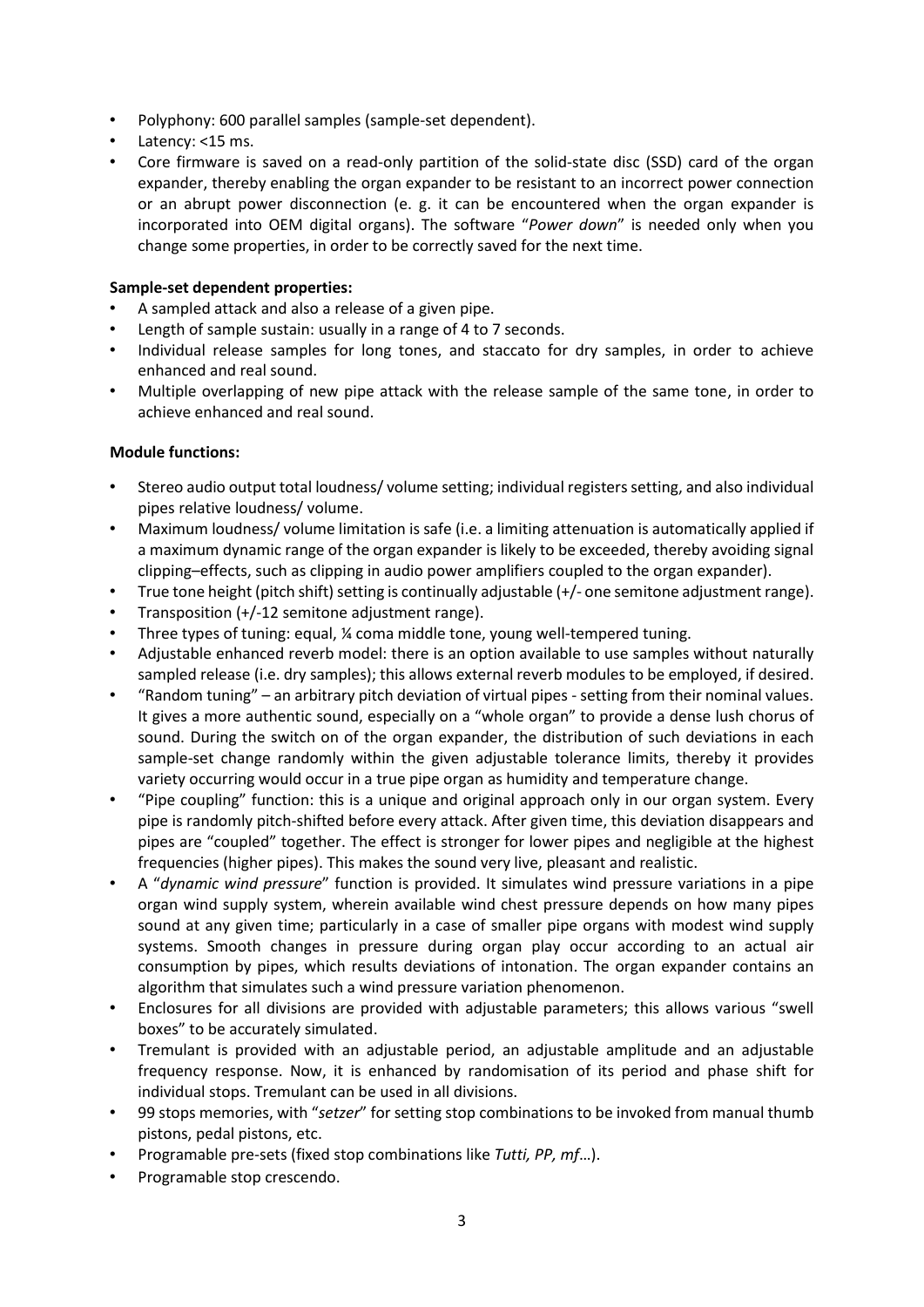- Automatic MIDI channels setting via an easy-to-use "*MIDI listen*" function.
- "*MIDI learn*" functions are provided for all stops, couplers, memories, tremulants, enclosures, or crescendo.
- Filtering of a given number of MIDI messages during "*MIDI learn*". It is convenient for digital organs sending some unwanted MIDI messages per one control element.
- Reset function allows restoration of manufacturer's initial settings; it is useful if an error occurs while setting up the organ expander and if original settings need to be reapplied.
- System backup by using your own USB pen drive.

## Connection and switch on/off

- 1. Connect earphones or amplifier to *JACK 6.3* stereo audio output of the organ expander. The microcomputer of the organ expander has a galvanic isolated power amplifier. Therefore, when the amplifier is used, an effect of earth loop remains suppressed.
- 2. Connect a USB/MIDI converter or another USB MIDI device to the USB connector of the organ expander. Connect some other MIDI device (typically an organ console or a keyboard). Instead of USB/MIDI converter there is possible to use USB cable directly – for keyboards with USB output. *WARNING: Due to many various implementations of the USB-MIDI standard the direct USB connection can be in rare cases problematic and we cannot guarantee a full compatibility with every USB keyboard.*
- 3. The organ expander is conveniently powered from a *DC 9-18 V/2 A* power supply, for example operating power is conveniently delivered from a compact switch-mode power supply. After power is connected to the organ expander, a logo appears on the screen. The organ expander starts to load sound samples automatically within several seconds; progress loading the sound samples is indicated by the screen. After loading a given sound sample, a main screen appears on the display.
- 4. Now, in response to the main screen being displayed, it is time to match MIDI channels to the individual divisions (wind-chests) according to the used sample-set. Also, individual stops should be matched to specific MIDI controllers, if needed. This can be done via touch screen; a description of a corresponding procedure is provided in dedicated sections below.

The organ expander can be switched off by using a special "*switch off*" item in the menu. It is necessary after changing some values or properties in the MENU to be saved correctly. Even without changing anything, you are free to power off the module by disconnecting it from the power source. This way is safe.

## **WARNING:**

#### **The organ expander unit should not be switched on without supervision; it is advised (as a precaution) to unplug the organ expander from its power supply after use.**

## Touch screen, description of functions

#### **Main screen, stop memories (a sequencer)**

- The stop memories appear after all samples are loaded; after loading samples, the organ expander is prepared and ready for the user to play.
- The MAIN screen is a main interface for working with stop memories (a sequencer). There are 100 memories in total. Due to hardware limitation, *Cecilia Magna* module has only 0-7 physical memory buttons. But there is possible to map the complete sequencer (0-9, +-1, +-10, SET, G.C.) via MIDI directly from your MIDI console. Memory levels are represented by tens (10, 20, 30…) and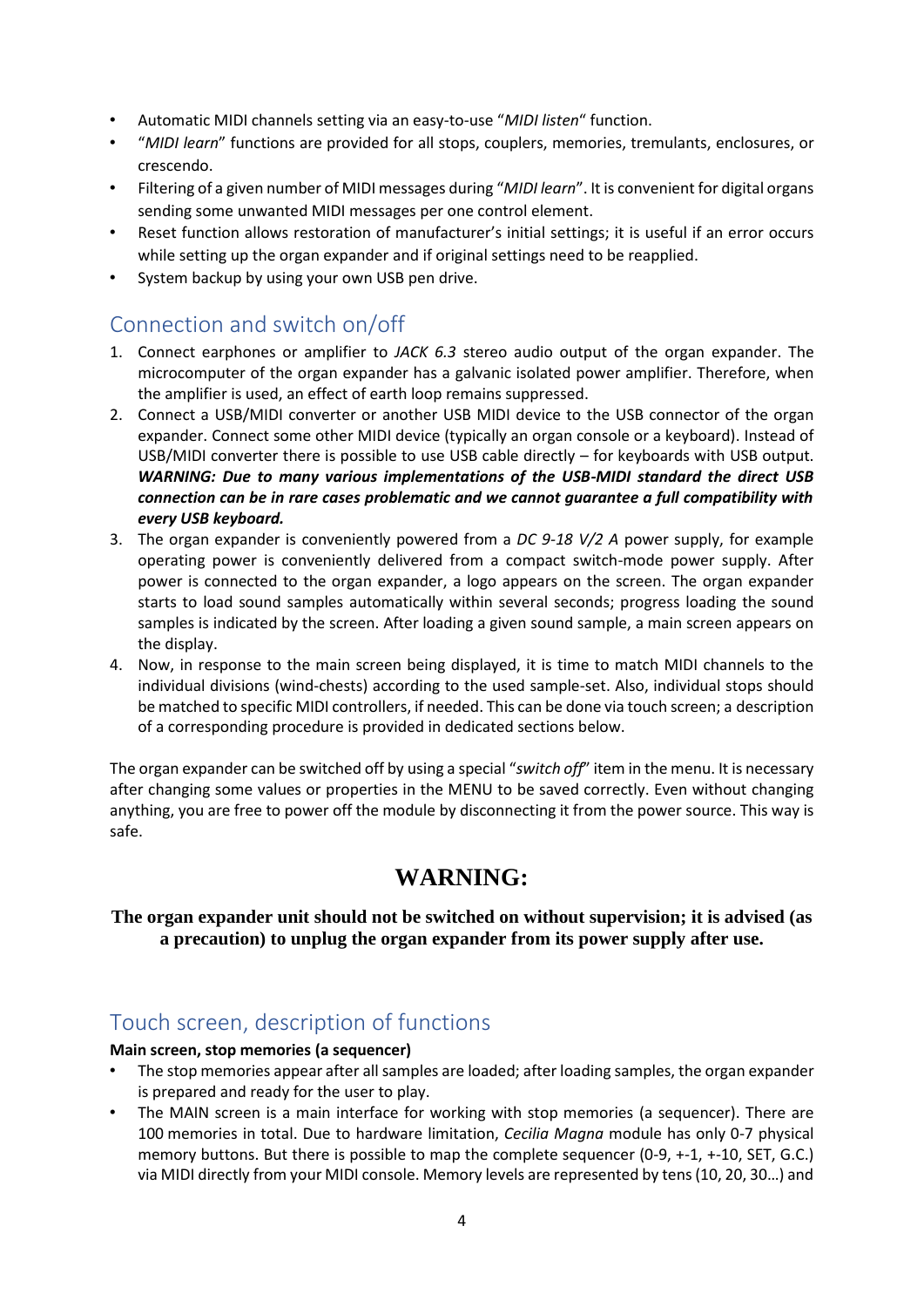can be switched by left/ right arrows in the main screen. Each stop combination can be saved into the memory. Just touch a "*Set*" button and press a desired memory button (0-7). Combinations set remain in the memories after powering down the organ expander.

- A general cancel (G.C.) button deactivates all active stops, and a "*Panic*" button deactivates all sounding tones (important if a problem with a MIDI connection occurs; although MIDI is usually extremely reliable, data glitches can occur, especially in electrical noisy environments).
- The main menu is accessible from the main screen.



#### **Main menu items**

- The main menu consists of three screens, wherein various buttons are provided for a user to select preferred user-definable settings.
- "Turn off" button: use this button to switch off the organ expander safely, namely to avoid any loss of data. Unplug the organ expander once you are prompted by a message on the screen (the message informs you to save all the recorded data). You can set many properties at the same time (i.e. concurrently), but after finishing, please use "*Turn off*" to save your current settings permanently.
- A "*Volume*" button: this button should be used to set total loudness, as well as loudness of individual stops and individual pipes.
- A "*Pitch*" button: this button should be used for setting of the pitch of total tuning in cent units (in range of -99 to +99).
- A "*Transp*." button: this button should be used for setting transposition of the organ expander (in a range of -12 to +12 semitones).
- A "*Reverb*" button: this button should be used to set a level of reverberation. There are three parameters: "*Room size*" – the basic parameter (set 0 to deactivate reverb completely). "*Damping*" parameter that simulates sound reflexions by the room damping – especially damping of high frequencies, and "*Dry level*". The last parameter controls amount of the original sound that does not go into the reverb algorithm.

**NOTE:** Deactivation of the reverb is convenient if the organ expander is used for acoustic environments having good natural acoustical properties.

- A "*Midi*" button: this button is a very important menu item. MIDI channels for the divisions (windchests) are set here, using the "*Midi*" button. Moreover, the button also enables matching many other controllers to MIDI events; a more detailed description is provided below.
- A "*Temper*" button: this button should be used to set a temperament system (equal, ¼ coma middle tone, young well-tempered) employed into the organ expander.
- An "*Enclose*" button: this button allows user-setting enclosures, for example for implementing "swell" boxes that for example allow volume adjusting by using a pivotal "swell pedal". The organ expander supports enclosures for all wind-chests (but typically, the enclosure is set only for the second manual). The loudness level can be set when the enclosure is closed and also while high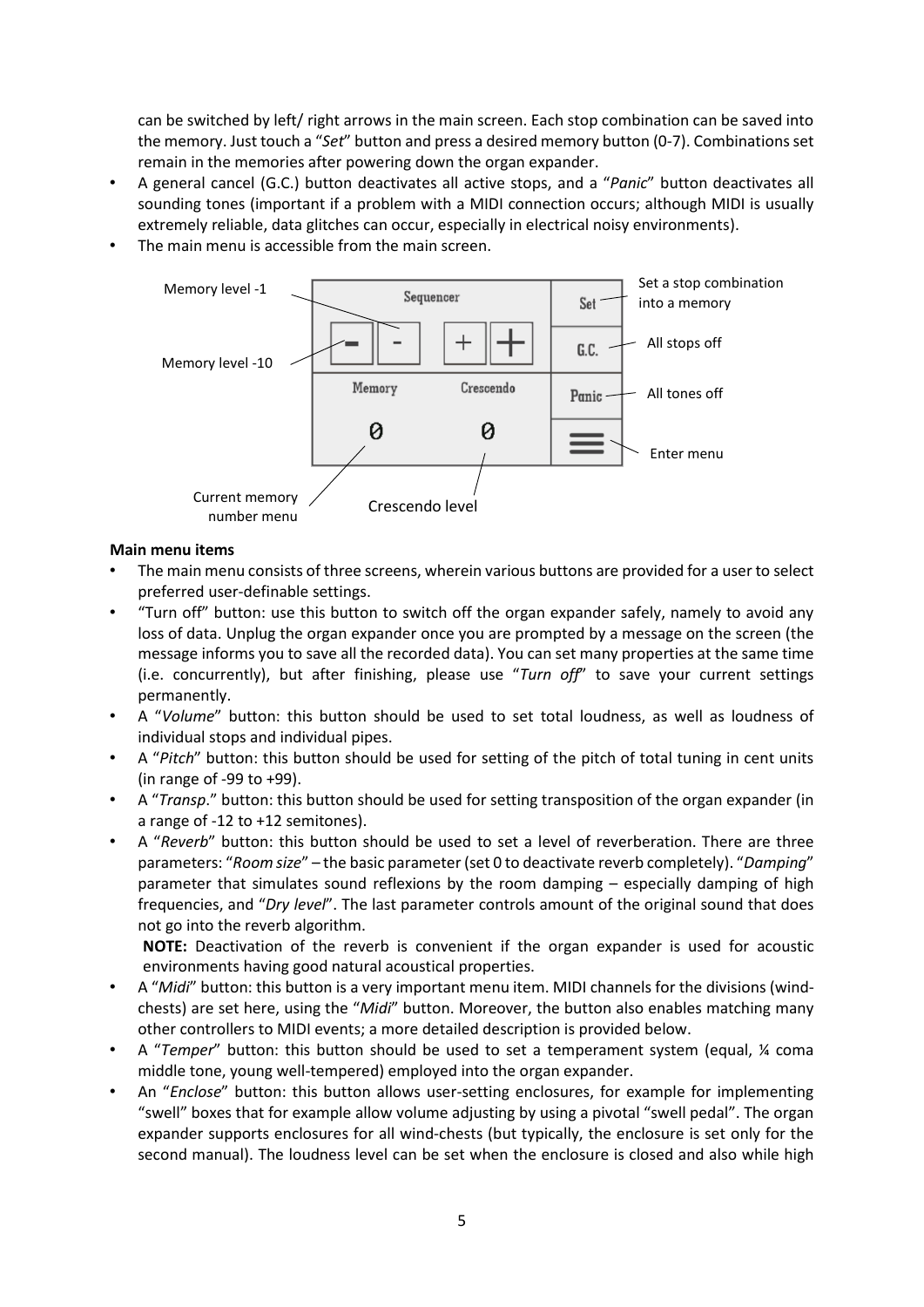frequencies damping (typical for real enclosure; high frequencies are damped relatively more when the swell box is closed, instead of when the swell box is open).

- A "*Tremul*" button: this button allows user to set tremulant parameters. The number of tremulants accommodated depends on the specific sample-set that is employed. The user can adjust a tremulant period (tremulant rate), an amplitude (tremulant depth) and frequency response of the tremulant effect (tremulant frequency shift). Moreover, there are also two "random" parameters to make the tremulant model more realistic: "*Frequency random*" to set random tremulant frequency and "*Phase random*" to set random phase shift between individual stops.
- A "*Presets*" button: here the user can build own pre-sets (fixed stop combinations), set stops in pedal when using "*Pianopedal*" function and finally can set combinations in crescendo; more detailed description is provided below.
- A "*Switches*" button: the user can set individual switches of the *Cecilia module* flexibly. In this case, it is possible to change layout of all control elements such as stops, automatic couplers, pianopedal; more detailed description is provided below.
- An "*Advanced*" button: there is possible to adjust more advanced sound models like tuning randomization, pipe coupling model and dynamic pressure model; more detailed description is provided below.
- A "*System*" button: the user can restore original factory settings, namely cause a reset of parameters to default values. It is feasible to restore MIDI events (all previously paired MIDI messages for wind-chests, stops, enclosures are cleared when "*Restore MIDI*" is invoked), sound properties (all properties other than MIDI) and also the original layout of the switches. Moreover, there is a wizard for making a backup of the whole system and a screen with system information.



#### **Working with individual properties (total loudness setting)**

A majority of the sound properties are accessible via simple screens that are quite similar to each other ("*Master volume*" setting as the example in the figure below) that are presented on the screen. There is a slider provided for implementing fast changes as well as two buttons provided for implementing fine changing of a given property. Sometimes there are right/ left arrows to roll submenu items. In advance, a "*Master volume*" screen, which also has an indicator for showing total sound level, is provided. While playing the organ expander, this indicator should remain under the top line, namely not to reach amplitude limitation that risks cause of audio clipping or saturation effects.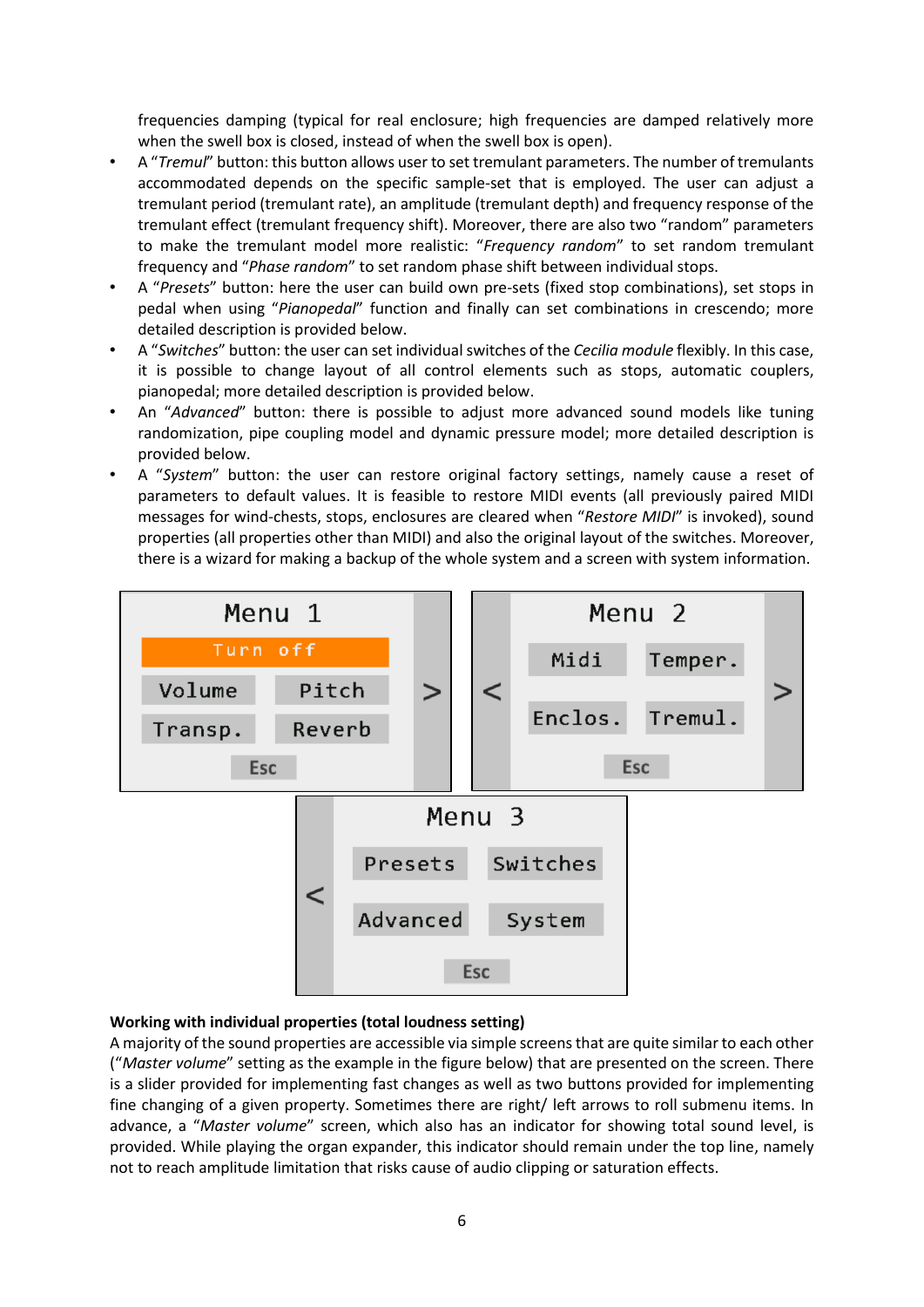

#### **Properties of individual stops**

Some properties belong to individual stops (e. g. stop volume, MIDI messages…). In this case, menu screens are provided on the screen which contains scrolling lists of all stops according to the given loaded sample-set.



#### **Properties of individual pipes**

Especially volume can be set for individual virtual pipes and be adjusted with the pipe set into a particular stop and the tone index. Numbering stars is typically from the lowest C (C has index 0, C# has index 1…).



### MIDI setting

*NOTE: Basic MIDI channels setting for common use is simple, straightforward and always smooth. However, MIDI stops setting enclosures and other elements can be more time consuming and need some basic knowledge of MIDI communication. Also, we cannot guarantee 100% compatibility with any MIDI console or a digital organ.*

There are simple "wizards" which are provided and enable all MIDI functions to be set in an easy manner. These "wizards" avoid a need for the user to be familiar with quite complex MIDI structures; for the organ expander, all MIDI controlled functions are based on listening to the received MIDI messages and are as simple as possible for the user to set. On the other hand, it would be appreciated if implementations of MIDI could differ a lot from one given musical instrument to another; therefore,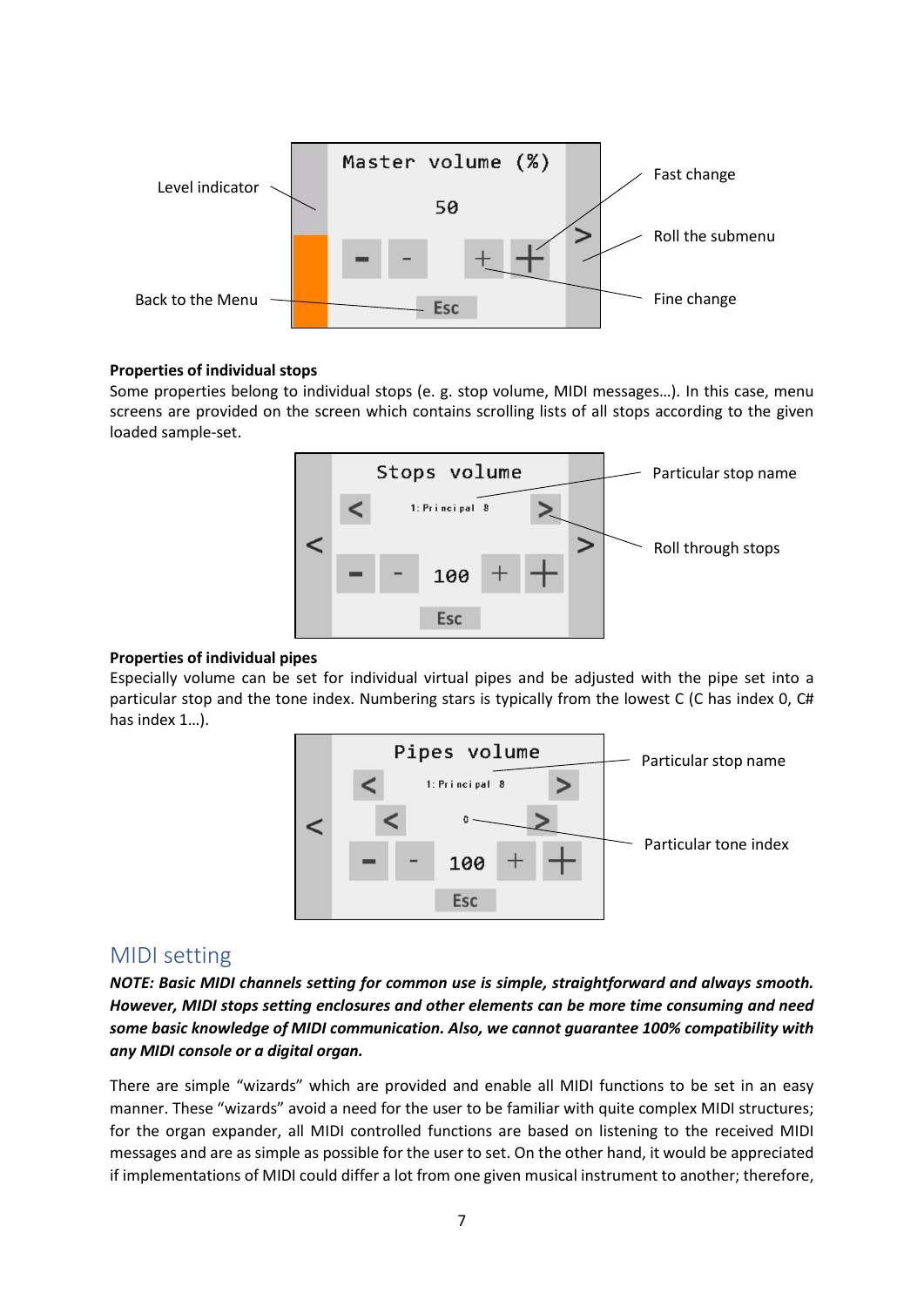we cannot guarantee full compatibility with every MIDI device. Please find additional help in case if any problems occur and you are unable to resolve them.

If there is any problem, please check if your device transmits MIDI signals (while using USB/MIDI adapter, you can observe a LED indicating MIDI messages). There might sometimes be problems with transmitting too much MIDI events. Some instruments transmit a large amount of MIDI events in a steady and continuous manner. There are often some service messages not related to play. This is not a problem during setting basic properties like MIDI channels; however, occasionally, while matching stops, couplers and especially enclosures, such service messages, can potentially disturb the procedure using aforesaid listening functions. It could cause problems with sliders like enclosure or crescendo foot pedal, when it is in a "middle state" between sending MIDI positions. In this case, a lot of MIDI messages are transmitted. In such case, please try to shift the pedals to some other position not to be in "between" state.

#### **Setting MIDI channels**

#### *NOTE: If you see anywhere an inscription "Waiting for MIDI…", it means the screen is blocked. You are not allowed to get away until some MIDI event occurs***.**

All MIDI messages other than NOTE *ON/OFF* are filtered during listening basic MIDI channels – this is always smooth. The number of independent divisions (wind-chests) depends on a particular sampleset being employed in the organ expander; most often, employed sample-sets related to two manuals and a pedalboard. However, it would be appreciated that, in practice, the organ expander will potentially receive MIDI signals from at least one of a special MIDI console (e.g. custom-designed MIDI console), a digital organ or also a simple MIDI keyboard. Using the organ expander, it is feasible to match each wind-chest with its own independent corresponding MIDI channel. Moreover, by using the organ expander, it is also possible to use all registers with the single MIDI keyboard only; in this case of a single MIDI keyboard, all divisions are matched with the same MIDI channel number. As the organ expander module enables the automatic selection of MIDI channels, it is not necessary to know explicitly the corresponding channel number.

In the menu presented on the screen of the organ expander, choose "*MIDI*" and find a "*Set MIDI channels*" screen. As the next step, press the "*listen*" button (the inscription of "*Press a tone*" appears on the screen of the display, namely it means that the system is waiting to receive a MIDI message corresponding to a pressed note of a manual, a pedalboard or similar). Thereafter, press any tone on the keyboard (or pedalboard, if appropriate); the corresponding MIDI channel is identified by the organ expander and then stored into data memory of the organ expander. As long as the inscription "*Press a tone*" remains on the screen (namely, remains "light"), it means that no MIDI message has not been received yet. In a situation that the inscription "*Press a tone*" still remains on the screen, please check the connection of MIDI cable up and verify the right setting of your keyboard for MIDI transmission.

| Set MIDI channels                                    | Set MIDI channels                    |  |
|------------------------------------------------------|--------------------------------------|--|
| MIDI for Pedal                                       | MIDI for Pedal                       |  |
| Press a tone.<br>listen<br>Do not leave this screen! | OK<br>listen<br>Pairing successfull. |  |
| <b>Esc</b>                                           | <b>Esc</b>                           |  |

#### **Setting MIDI for stops, couplers and other button-like elements**

Individual stops of the organ expander can be controlled by external MIDI controllers. The individual stops are individually accessible by employing a scrolling list. Using the scrolling list, it is possible to set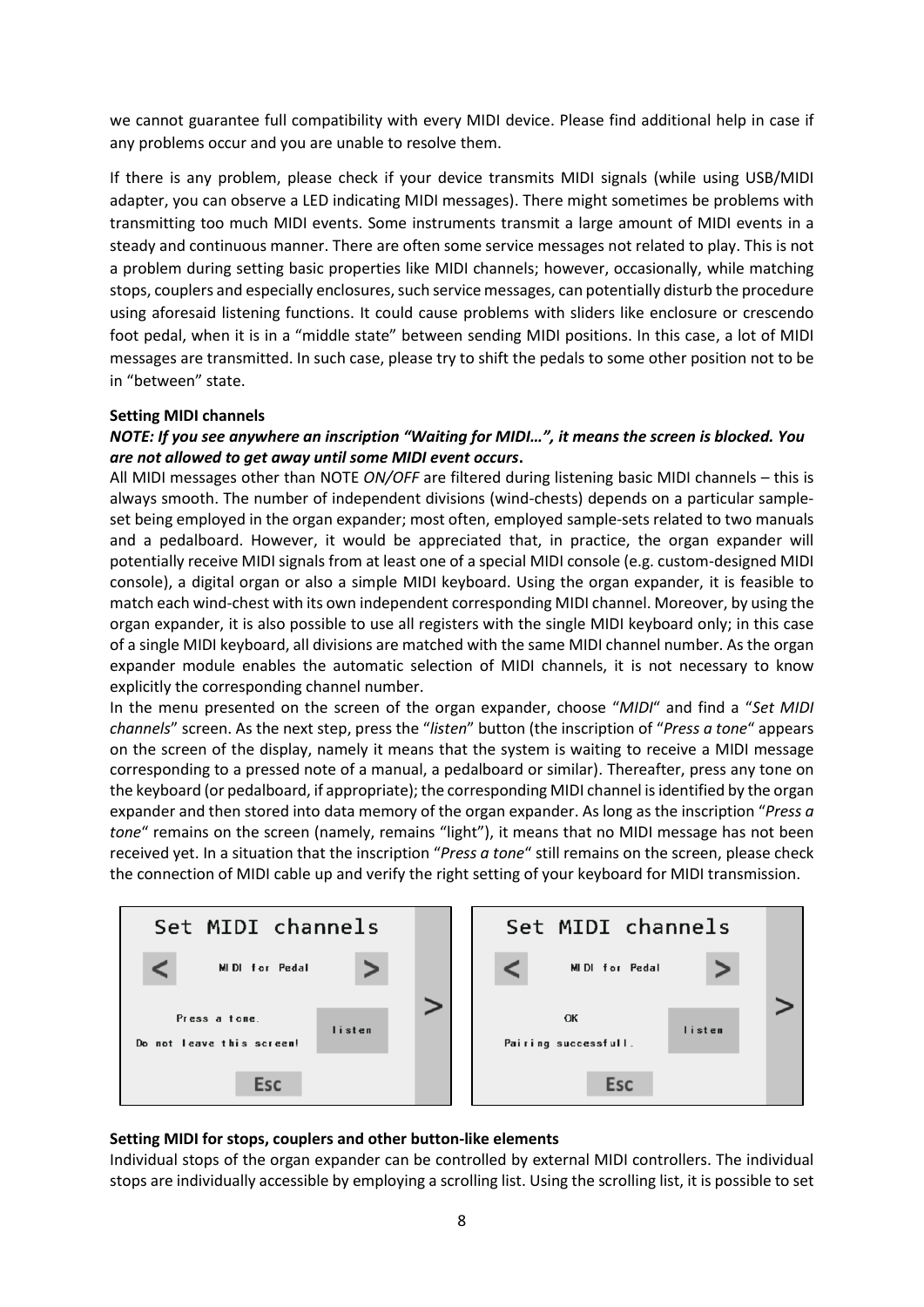a MIDI event for "*stop ON*", "*stop OFF*" or "*Toggle*" activity. "*Toggle*" activity means that only one MIDI event is used for activating/ deactivating the stop. After touching some of the buttons, the device receives a MIDI message. When the first (or not the first – continue reading) MIDI message is received at the organ expander, it is paired to the particular activity. Two different MIDI messages can be used for implementing "*stop ON"* or "*stop OFF"*, for example. One MIDI message can control more stops/ couplers/ other simultaneously. On the other hand, it is not possible to match more MIDI messages to one controlled element.

MIDI messages can be used to control not only stops, but also couplers, tremulants, memory elements (memory buttons, +-1 increment/ decrement, +-10 increment/ decrement, Set button, General Cancel (G.C.) button). Moreover, there is possible to control pre-sets, automatic couplers and pianopedal. Display dialogues are quite similar. For the memory elements and pre-sets, there are assumed to be employed only momentary switch buttons. From this reason, it is feasible to match only one MIDI event through "*Listen switch*" function. If required, it is feasible via use of buttons on the screen to deactivate MIDI controlling for every element independently; such as individual control facilitated by use of the a "*disable*" button.

*NOTE: Be careful especially during setting MIDI for tremulants and enclosures. Such elements are typical for 2/3. manual, but it is possible to control these elements for any division, the first division (Pedal) is listed in default. You must list the right division using the scroll menu.*



#### **Setting MIDI for enclosures and crescendo**

Enclosures (e.g. swell boxes for various manual divisions) and crescendo can be controlled by an external MIDI potentiometer (or by employing a pivot or "pull-down" foot pedal). The organ expander supports enclosures for every wind-chest. There is a simple wizard provided for MIDI setting in order to achieve such enclosures. Whole using the wizard, a following procedure should be followed:

- select a given specific enclosure to be configured by using the scrolling list,
- set a given specific foot pedal to be employed to a fully "enclosure open" position,
- touch an "*Opened*" button in the screen,
- set the given specific foot pedal to be employed to a fully "enclosure closed" position,
- touch a "*Closed*" button on the screen,
- move the given specific foot pedal again, to complete setting up of the enclosure on the organ expander.

The wizard will guide you through this process in a simple intuitive manner.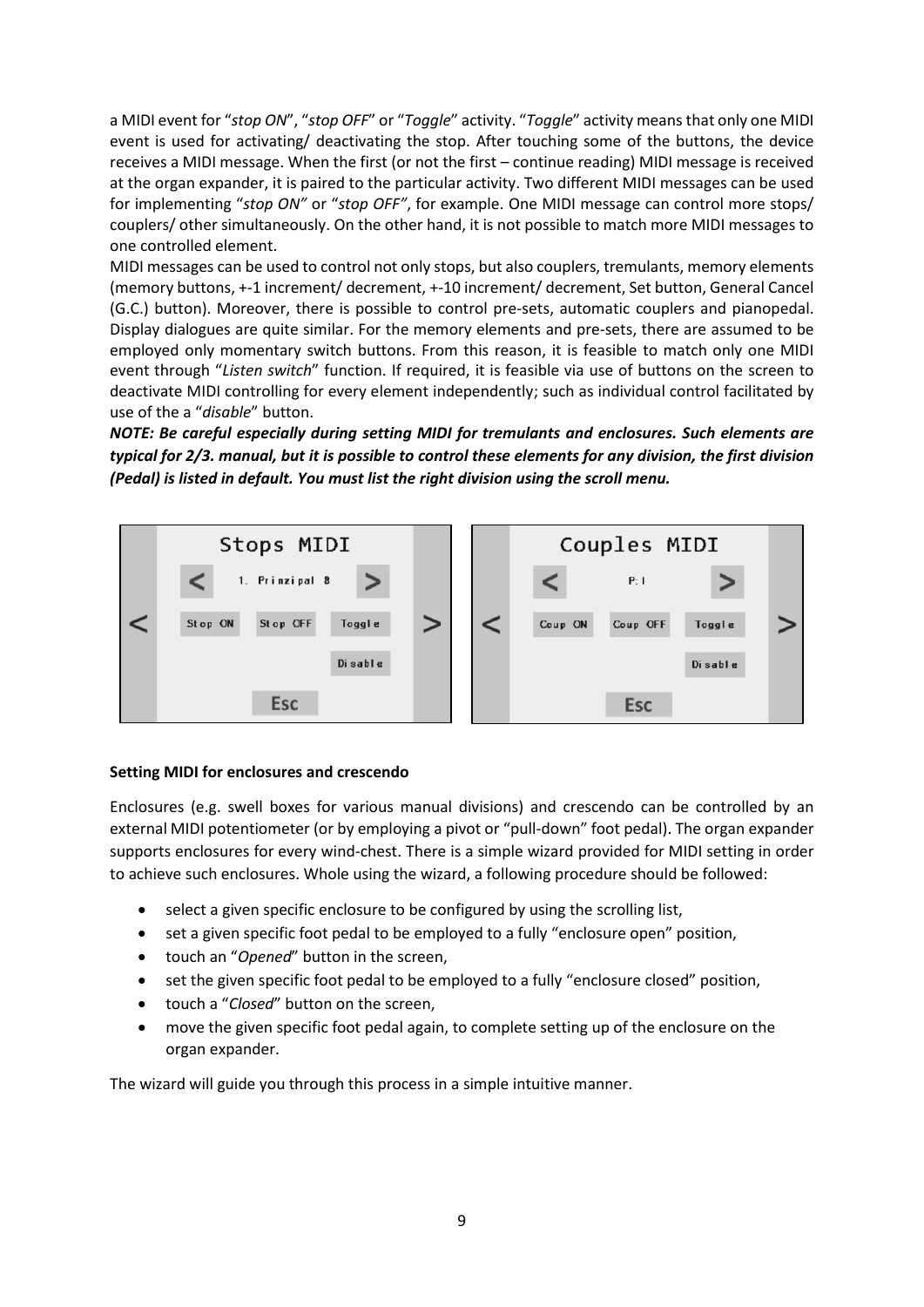

#### **Filtering unwanted MIDI events**

In many case (especially with digital organs) one control element (like a stop tab) transmits more than one MIDI messages at the same time. The problem is when the first message is not unique. In this case MIDI listen function are receiving the same non-unique MIDI message – same for more buttons. Valid and unique MIDI message can be transmitted as the second/ third… message. For this purpose, the last screen in MIDI setting is implemented. There is possible to set the exact number of MIDI messages that will be ignored in MIDI listening functions. There is also a "*Try*" button, that invokes a simple MIDI monitor. Press this button and then some control element on your organ console. You will see a hexadecimal code of the MIDI which will be accepted by MIDI listen functions. Using this feature, you can experiment with count of ignored messages and find the correct value to get the valid and unique MIDI message from some button. Also using a "*Try*" button you can easily identify some random MIDI events from sliders like enclosure foot pedal. It is caused by the "in between" state, which means in the position in between two states that transmits a MIDI event. In this case, try to move the foot pedals a little.



## Automatic couplers, pianopedal

*Cecilia Magna* module has implemented three very special elements: "bass coupler", "melody coupler" and "pianopedal". Some sample-sets have pre-defined these elements with the stop tabs. If you activate the "bass coupler", it adds stops from pedal division to the lowest played tone on the  $1<sup>st</sup>$ manual. Melody coupler adds stops from the  $2^{nd}$  manual to the highest pressed tone on the 1<sup>st</sup> manual. These automatic couplers are very convenient while using only one keyboard. In this way, you can enrich melody and bass notes from other divisions.

On the other hand, the "Pianopedal" element is perfect when using a large organ console, at least 2 manuals. When activated, you can jump between manuals, and pedal stops automatically change according to what manual you play. You can choose which stops in pedal will be active if you jump from the 1st manual to the 2nd or 3rd manual. For this purpose, use the first screen under "*PRESETS*" button in the menu. Choose the division making automatic change, choose the right stops in pedal and press a "*Save*" button.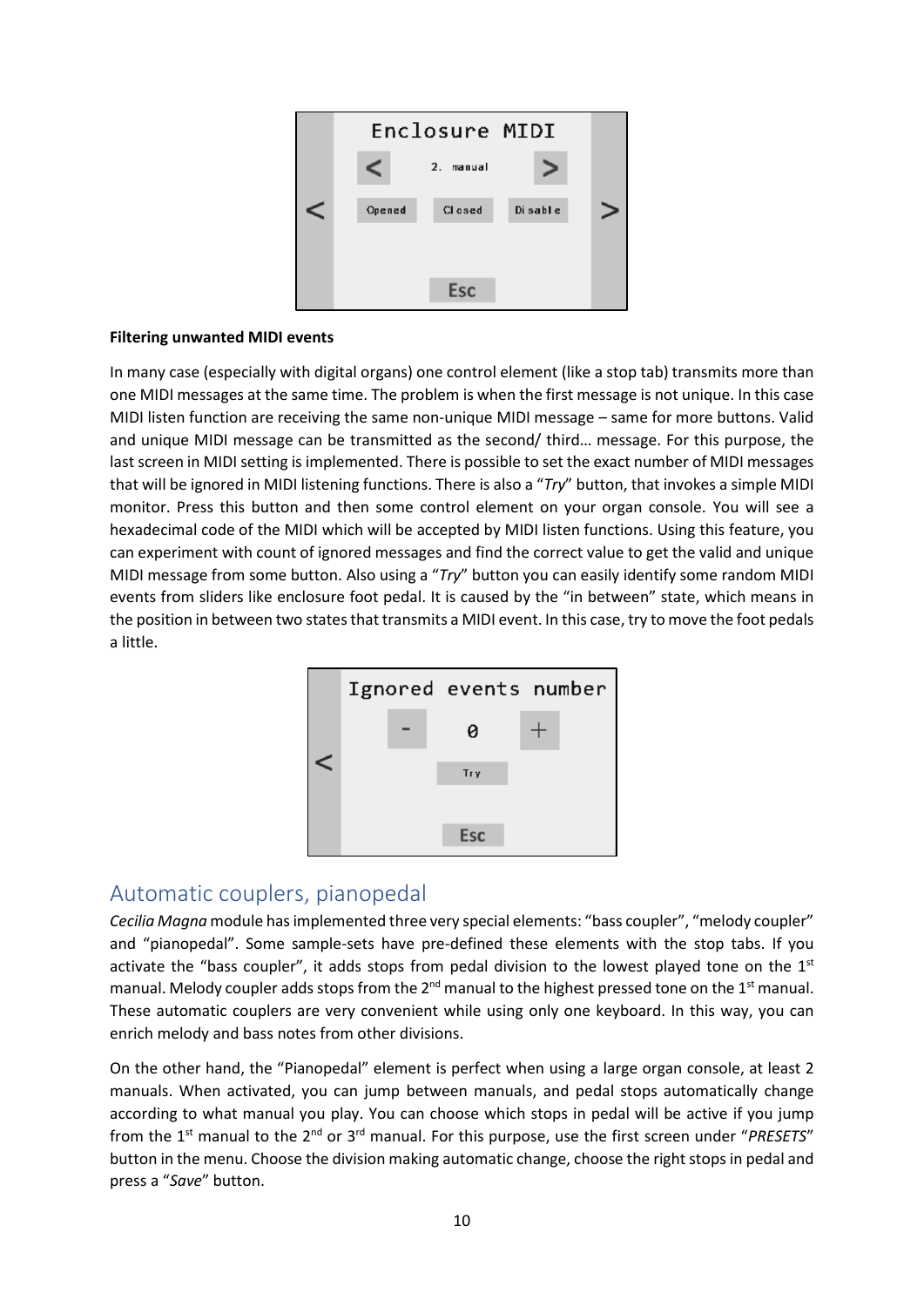# Using "pre-sets"

Pre-sets are fixed stops combinations that are present on some organ consoles. Typical examples are pre-sets such as "*pp, mf, f, tutti*…". There are no physical buttons representing in on *Cecilia Magna* module. But a user can define up to 16 pre-set buttons (presented on it's console) using MIDI. The preset buttons must be paired by MIDI learn functions before saving and using them.

You will find a special dialogue in the menu designed for saving some stop combination (e. g. the second screen under "*PRESETS*" menu option). Select and save some stops according to your need and press a pre-set button on the organ console. It is saved now.

## Using "crescendo"

Stop crescendo is usually connected to a foot pedal. It must be paired by MIDI. The user can define number of crescendo positions and save stop combinations for individual crescendo positions ("0" position is always defined to be without any stop). Both are under "*PRESETS*" menu button. Some sample-sets have already pre-defined them, nevertheless, they can be used for any sample-set.

## "Switches" menu item

Every sample-set has defined default switches for stops and memory buttons on the module. However, a user is free to change this scheme or add some elements, such as automatic couples, presets, etc. Pairing is simple: choose the desire stop, coupler or another control element, press a "*Toggle*" button and any desired physical switch. In the pairing dialogue screen, there is also a choice "*on/ off*", but it is for users of bare electronic units if they have mechanical on/ off switches wired to the module.

## Advanced sound models

Under an "*Advanced*" menu button you can find setting dialogues for special sound functions. The first is tuning randomization. Tuning tolerance of pipes in cents setting is provided as a parameter to adjust; within this tolerance. Virtual pipes are put out of tune randomly (in a range of 0 to 100 cents).

The next two dialogues are used to set "*Pipe coupling*". This model is world-wide unique and makes the sound very authentic and live. All pipes are randomly tuned after their attack. This tuning deviation disappears after given time. This effect is stronger for the lowest tones though. The first dialogue sets this effect strength, the second one length of the effect.

Last function is a "*Dynamic pressure*" model. This effect simulates pressure fluctuations in a real pipe organ during playing. Pressure fluctuations cause changes in tuning of the pipes in a pipe organ. It is possible to set a "*Dynamic pressure size*" button which allows a user to set the right time of dynamic pressure effect (in a range of 0 to 100); a "*Dynamic pressure depth*" button allows a user to set a frequency response of a dynamic pressure effect (in a range of 0 to 100). If both of these properties are set to a zero value, the pressure variation effect is disabled. Contrary too high values can deteriorate the reality of this effect.

## System backup

It is highly recommended to have a backup USB pen drive of your system. The whole sample-set together with all the settings, MIDI events and layout changes can be stored on your own USB pen drive. For this purpose, use any USB pen drive with at least 4 GB in size. Connect it into USB connector, find the correct dialogue (under "System" menu button) and press the button "*Start*". It takes some time (approx. 15 min.), after the process you will be asked to disconnect the disc. You can use the disc with the backup image as the base medium for changing sample-sets.